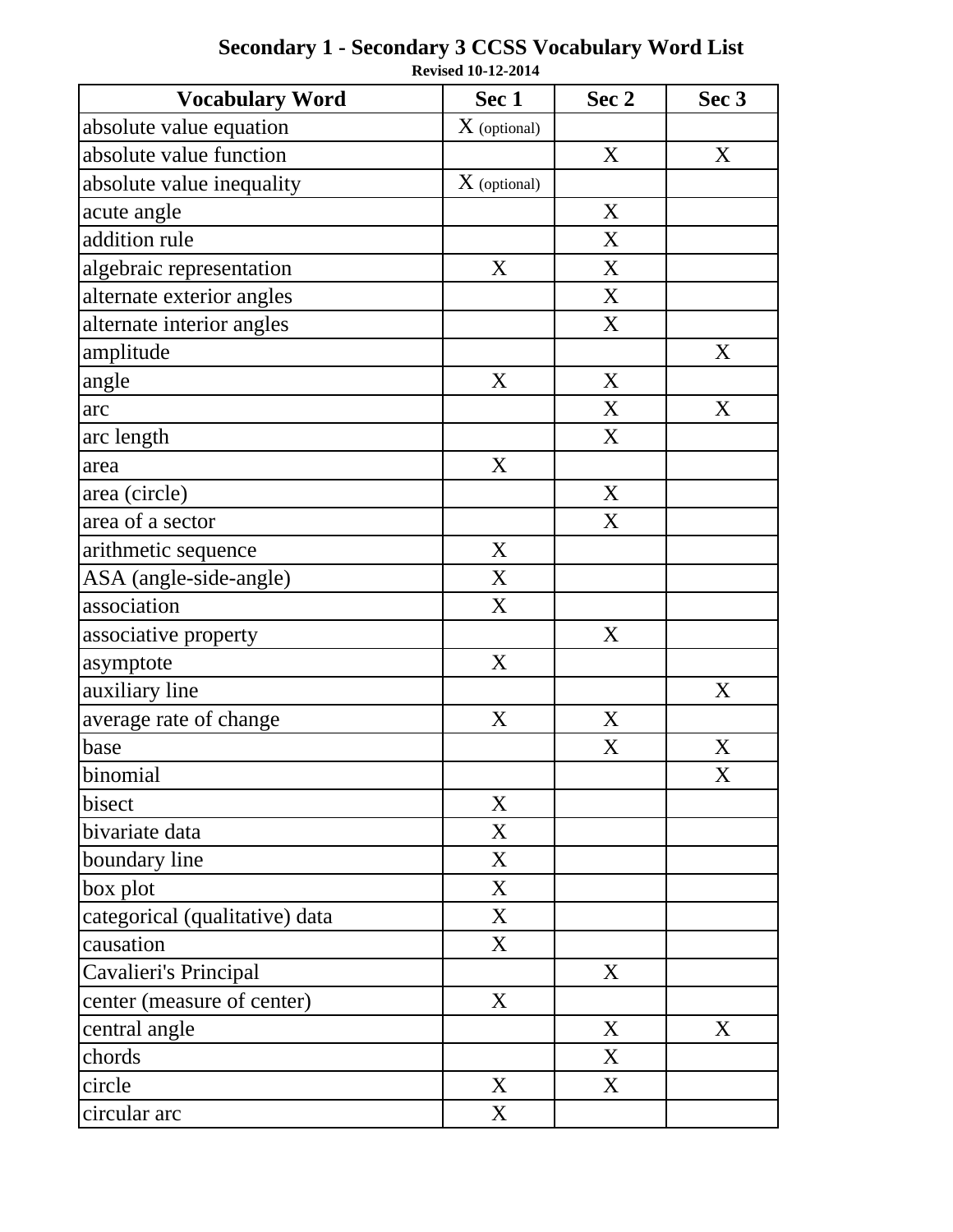| circumference                 |                | X |   |
|-------------------------------|----------------|---|---|
| circumscribed circle          |                | X |   |
| closure                       |                |   | X |
| cluster                       | X              |   |   |
| coefficient                   | X              | X | X |
| combinations                  |                | X |   |
| combining functions           | X              |   | X |
| common ratio                  | X              |   | X |
| commutative property          |                | X |   |
| complex roots                 |                | X |   |
| complex solutions             |                | X |   |
| completing the square         |                | X |   |
| complement                    |                | X |   |
| complementary angles          |                | X |   |
| complex number                |                | X | X |
| compositon of functions       | $X$ (optional) |   |   |
| compound                      |                | X |   |
| compound inequality           | $X$ (optional) |   |   |
| compression                   |                | X |   |
| conditional probability       |                | X |   |
| conditional relative fequency | X              |   |   |
| congruent                     | X              | X |   |
| conjugate pair                |                |   | X |
| consistent system             | X              |   |   |
| constant function             |                |   | X |
| constant of proportionality   |                | X |   |
| constant percent rate         | X              |   |   |
| constant rate of change       | X              |   |   |
| constant term                 | X              | X | X |
| continuous line or curve      | X              |   |   |
| coordinate plane              | X              | X |   |
| coordinates                   | X              | X |   |
| correlation coefficient       | X              |   |   |
| corresponding angles          | X              | X |   |
| corresponding side            | X              |   |   |
| cosine                        |                | X |   |
| cross section                 |                |   | X |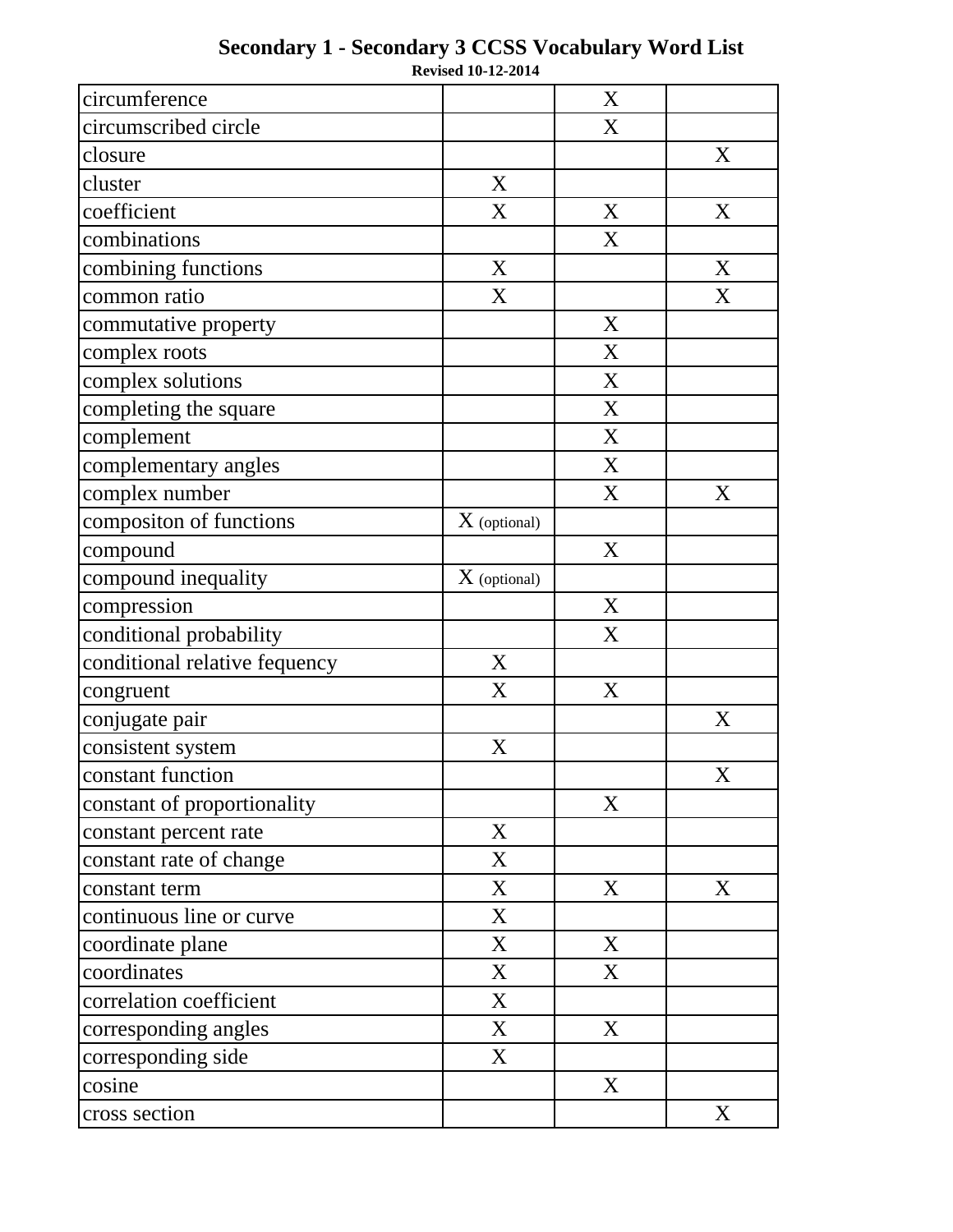| decreasing                        |                | X |                  |
|-----------------------------------|----------------|---|------------------|
| degree of a polynomial            |                |   | X                |
| density                           |                |   | X                |
| dependent system                  | X              |   |                  |
| diagnostic test                   |                |   | X                |
| diameter                          |                | X |                  |
| difference of squares             |                | X |                  |
| dilation                          |                | X |                  |
| directed line segment             |                | X |                  |
| directrix                         |                | X |                  |
| discrete                          | X              |   |                  |
| discriminant                      |                | X |                  |
| distance formula                  | X              | X |                  |
| distributive property             |                | X |                  |
| domain                            | X              | X | X                |
| dot plot                          | X              |   |                  |
| elimination (system of equations) | X              |   |                  |
| end behavior                      | X              | X | X                |
| equal differences                 | X              |   |                  |
| equal factors                     | X              |   |                  |
| equation                          | X              |   |                  |
| equation of a circle              |                | X |                  |
| equation of a parabola            |                | X |                  |
| equilateral triangle              | X              |   |                  |
| even function                     | $X$ (optional) | X |                  |
| experiment                        |                |   | X                |
| exponential equation              | X              |   |                  |
| explicit formula                  | X              |   |                  |
| exponent                          |                | X | X                |
| exponential decay                 | X              | X |                  |
| exponential function              | X              | X | X                |
| exponential growth                | X              | X |                  |
| exponential regression model      | X              |   |                  |
| expression                        | X              | X |                  |
| extraneous solution               |                |   | $\boldsymbol{X}$ |
| extrapolate                       | X              |   |                  |
| extrema                           |                |   | X                |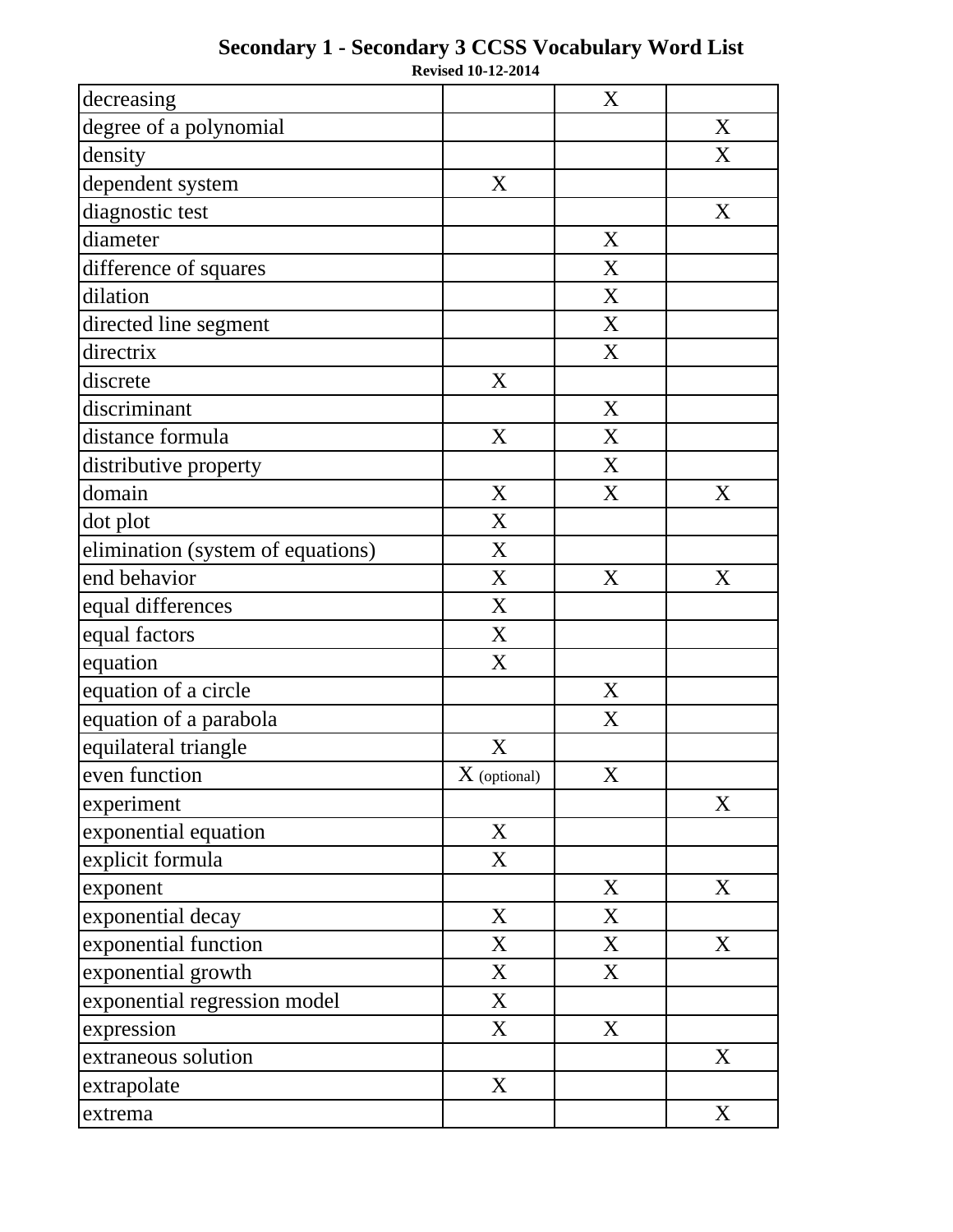| extreme values                        |                  | X |   |
|---------------------------------------|------------------|---|---|
| factor                                | X                | X | X |
| factoring                             |                  | X |   |
| factors of a quadratic function       |                  | X |   |
| fair decision                         |                  | X | X |
| false negative                        |                  |   | X |
| false positive                        |                  |   | X |
| finite series                         |                  |   | X |
| focus                                 |                  | X |   |
| frequency                             | X                |   | X |
| function                              | X                | X |   |
| function notation                     | $\boldsymbol{X}$ | X | X |
| <b>Fundamental Theorem of Algebra</b> |                  | X |   |
| gap                                   | X                |   |   |
| geometric model                       |                  |   | X |
| geometric sequence                    | X                |   | X |
| geometric series                      |                  |   | X |
| geometric theorem                     | X                | X |   |
| graphical representation              | X                | X |   |
| half-plane                            | X                |   |   |
| histogram                             | X                |   |   |
| horizontal intercept                  | X                |   |   |
| horizontal translation                | X                |   |   |
| imaginary numbers                     |                  |   |   |
| inconsistent system                   | X                |   |   |
| increasing                            |                  | X |   |
| increasing exponentially              | X                |   |   |
| increasing linearly                   | X                |   |   |
| increasing quadradically              |                  | X |   |
| independent event                     |                  | X |   |
| independent system                    | X                |   |   |
| induction                             |                  |   | X |
| inequality                            | X                |   |   |
| inference                             |                  |   | X |
| infinte series                        |                  |   | X |
| infintely many solutions              | X                |   |   |
| input                                 | X                |   |   |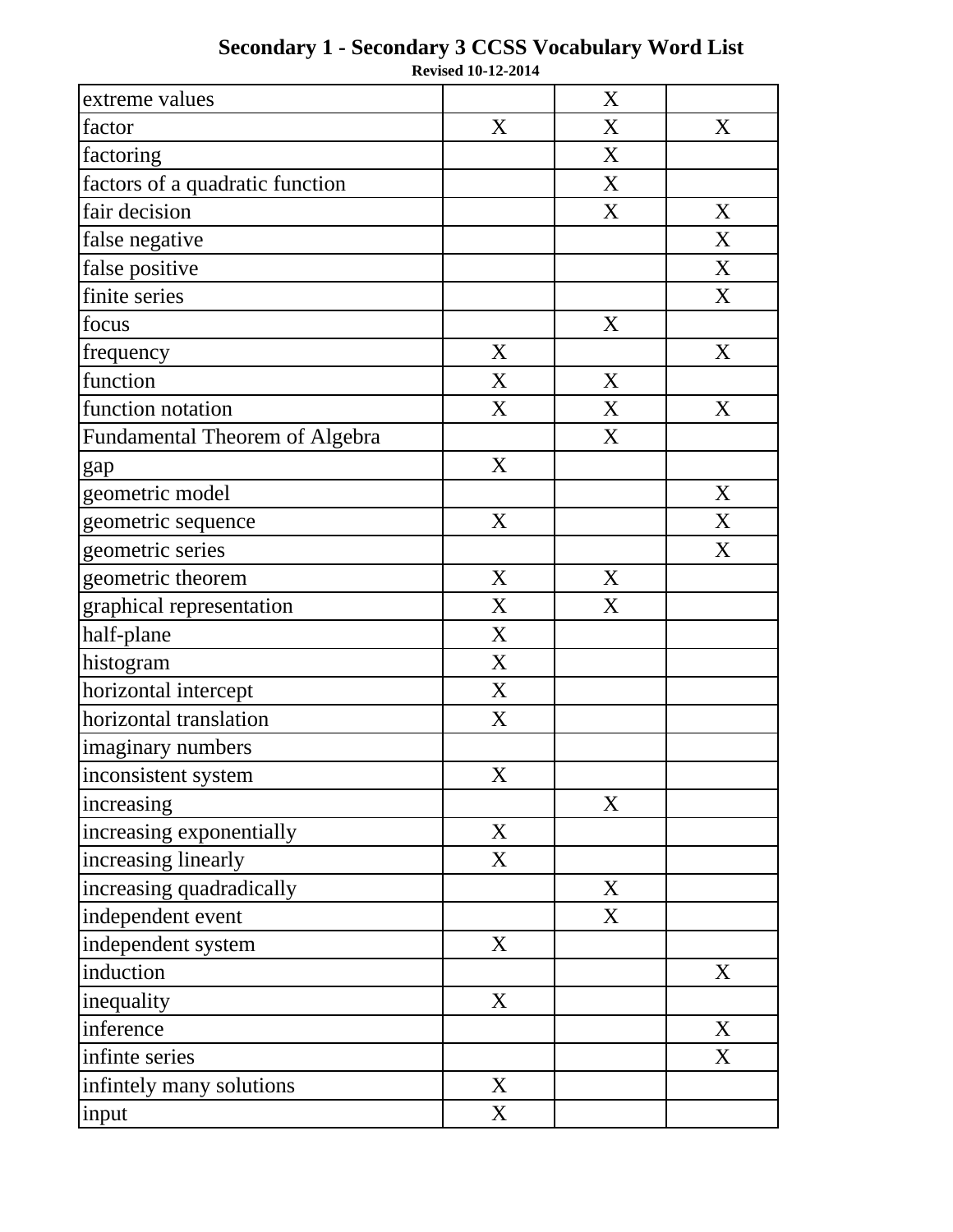| inscribed angle                        |                  | X |             |
|----------------------------------------|------------------|---|-------------|
| inscribed circle                       |                  | X |             |
| intercept form of a quadratic function |                  | X |             |
| intercepted arc                        |                  | X |             |
| intercepts                             |                  | X |             |
| integers                               |                  | X |             |
| interpolate                            | X                |   |             |
| interquartile range                    | X                |   |             |
| intersection                           | X                |   |             |
| intersection (probability)             |                  | X |             |
| interval                               | X                | X | X           |
| interval notation                      | X                |   |             |
| inverse function                       |                  | X | X           |
| irrational number                      |                  | X |             |
| joint frequency                        | X                |   |             |
| Law of Cosines                         |                  |   | $\mathbf X$ |
| Law of Sines                           |                  |   | X           |
| laws of exponents                      | X                |   |             |
| line                                   | X                |   |             |
| line of best fit                       | $\mathbf X$      |   |             |
| line segment                           | $\boldsymbol{X}$ |   |             |
| linear equation                        | X                |   |             |
| linear function                        | $\mathbf X$      | X |             |
| linear regression model                | $\mathbf X$      |   |             |
| $\overline{\text{logarithm}}$          |                  |   | X           |
| logrithmic function                    |                  |   | X           |
| margin of error                        |                  |   | X           |
| marginal frequency                     | X                |   |             |
| maxima (maximum)                       |                  | X | X           |
| mean                                   | X                |   | X           |
| median                                 | X                |   |             |
| midline                                |                  |   | X           |
| minima (minimum)                       |                  | X | X           |
| model                                  | X                | X |             |
| monomial                               |                  |   | X           |
| multiplication rule                    |                  | X |             |
| negative function value                |                  | X |             |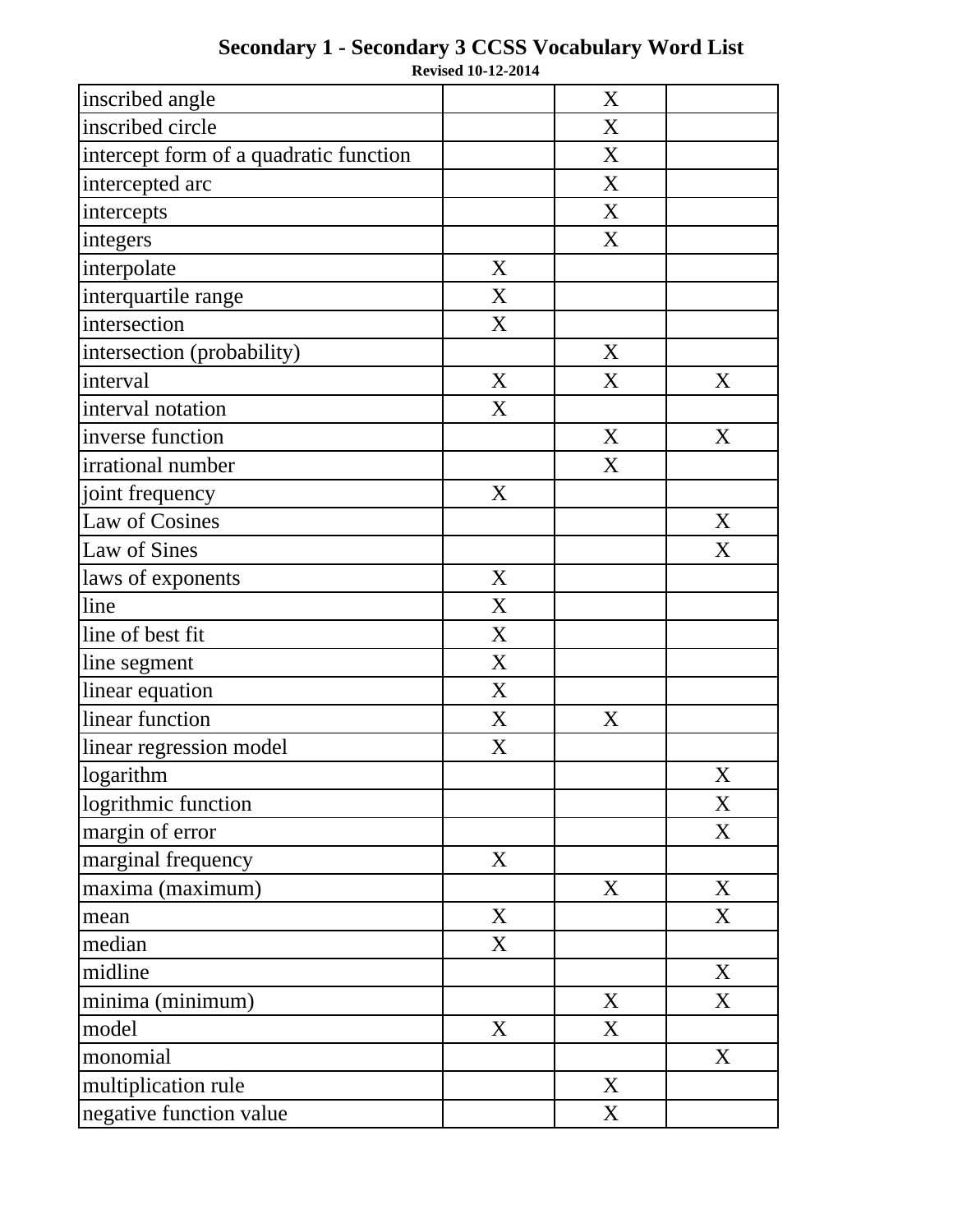| non-right triangle                |                |   | X                |
|-----------------------------------|----------------|---|------------------|
| non-viable options                |                |   | X                |
| nonzero rational expressions      |                |   | X                |
| nonzero rational number           |                | X |                  |
| normal distribution               |                |   | X                |
| numerical repesentation           | X              | X |                  |
| numerical (quantitative) data     | X              |   |                  |
| observational study               |                |   | X                |
| odd function                      | $X$ (optional) | X |                  |
| outlier                           | X              |   |                  |
| output                            | X              |   |                  |
| parallel lines                    | X              | X |                  |
| parallelogram                     | X              |   |                  |
| parameter                         | X              |   | X                |
| parent graph (function)           | X              | X |                  |
| <b>Pascal Triangle Property</b>   |                |   | X                |
| percent rate of change            |                | X |                  |
| perfect square                    |                | X |                  |
| perfect square trinomial          |                | X |                  |
| perimeter                         | X              |   |                  |
| periodicity                       |                |   | X                |
| permutation                       |                | X |                  |
| perpendicular bisect of a segment | X              |   |                  |
| perpendicular lines               | X              | X | $\boldsymbol{X}$ |
| piecewise function                |                | X | X                |
| point                             | X              | X |                  |
| point of tangency                 |                | X |                  |
| polygon                           | X              |   |                  |
| polynomial                        |                | X |                  |
| poynomial function                |                |   | X                |
| polynomial identities             |                |   | X                |
| positive functions value          |                | X |                  |
| probability                       |                | X |                  |
| product                           |                | X |                  |
| proportionality                   |                | X |                  |
| Pythagorean Identity              |                | X |                  |
| Pythagorean Theorem               | X              | X |                  |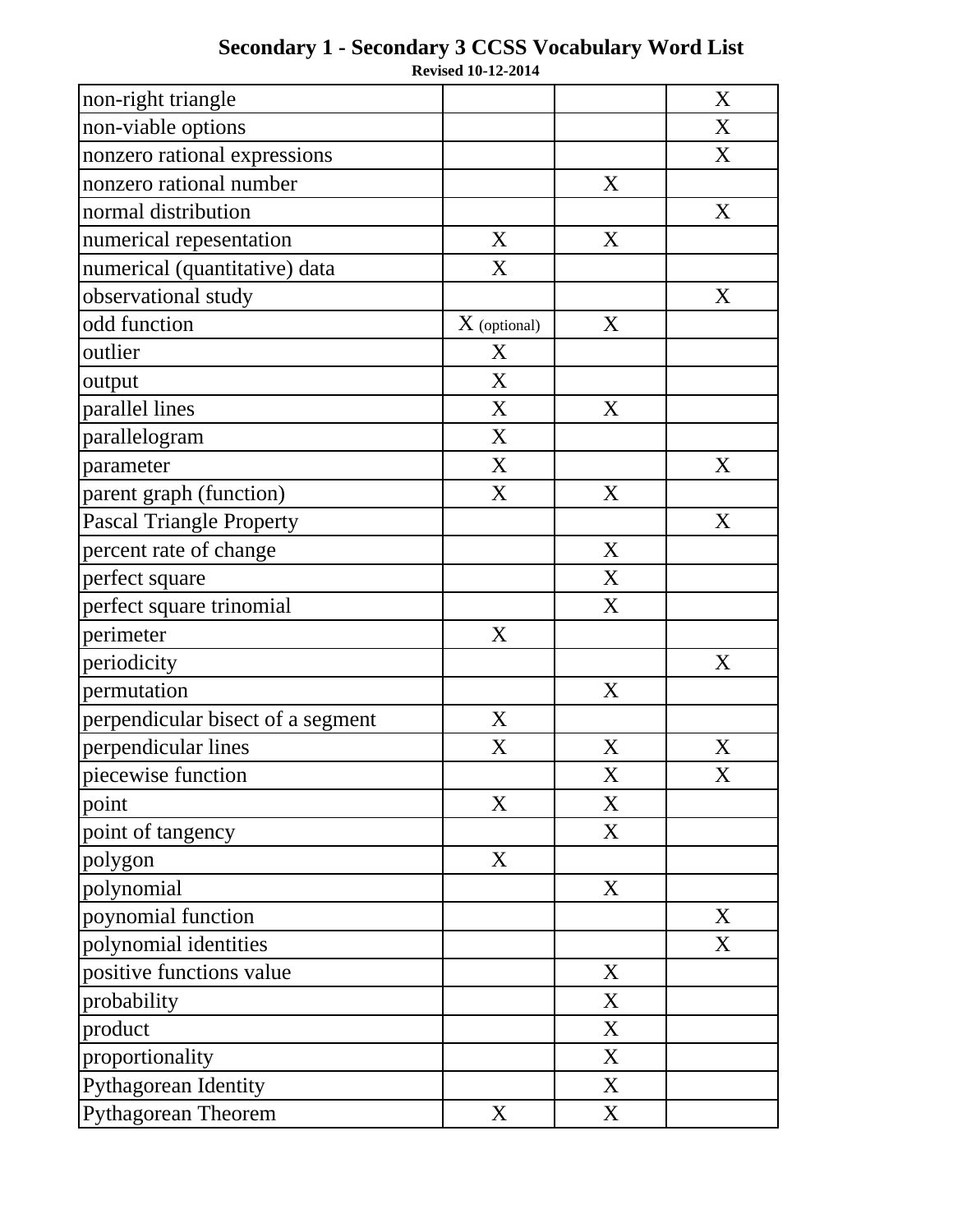| Pythagorean triples         |   |   | X                |
|-----------------------------|---|---|------------------|
| quadrant                    | X | X |                  |
| quadratic formula           |   | X |                  |
| quadratic function          |   | X |                  |
| quadratic inequality        |   | X |                  |
| quadrilateral               | X | X |                  |
| quartile                    | X |   |                  |
| radian measure              |   | X | X                |
| radical                     |   | X |                  |
| radical function            |   |   | X                |
| radius                      |   | X |                  |
| random number generator     |   |   | X                |
| random sample               |   |   | X                |
| randomization               |   |   | X                |
| range (statistics)          | X |   |                  |
| range                       | X | X | X                |
| rate of change              | X |   |                  |
| ratio                       |   | X |                  |
| rational equation           |   |   | X                |
| rational expression         |   |   | X                |
| rational function           |   |   | X                |
| rational number             |   | X | X                |
| real coefficients           |   |   | X                |
| real number                 |   | X | $\boldsymbol{X}$ |
| real roots                  |   | X |                  |
| real solutions              |   | X |                  |
| rectangle                   | X | X |                  |
| recursive                   | X |   |                  |
| reflection                  | X | X |                  |
| regression equation         | X |   |                  |
| regular hexagon in a circle | X |   |                  |
| regular polygon             | X |   |                  |
| relation                    |   | X |                  |
| relative maximum            |   | X | X                |
| relative minimum            |   | X | X                |
| <b>Remainder Theorem</b>    |   |   | X                |
| residuals                   | X |   |                  |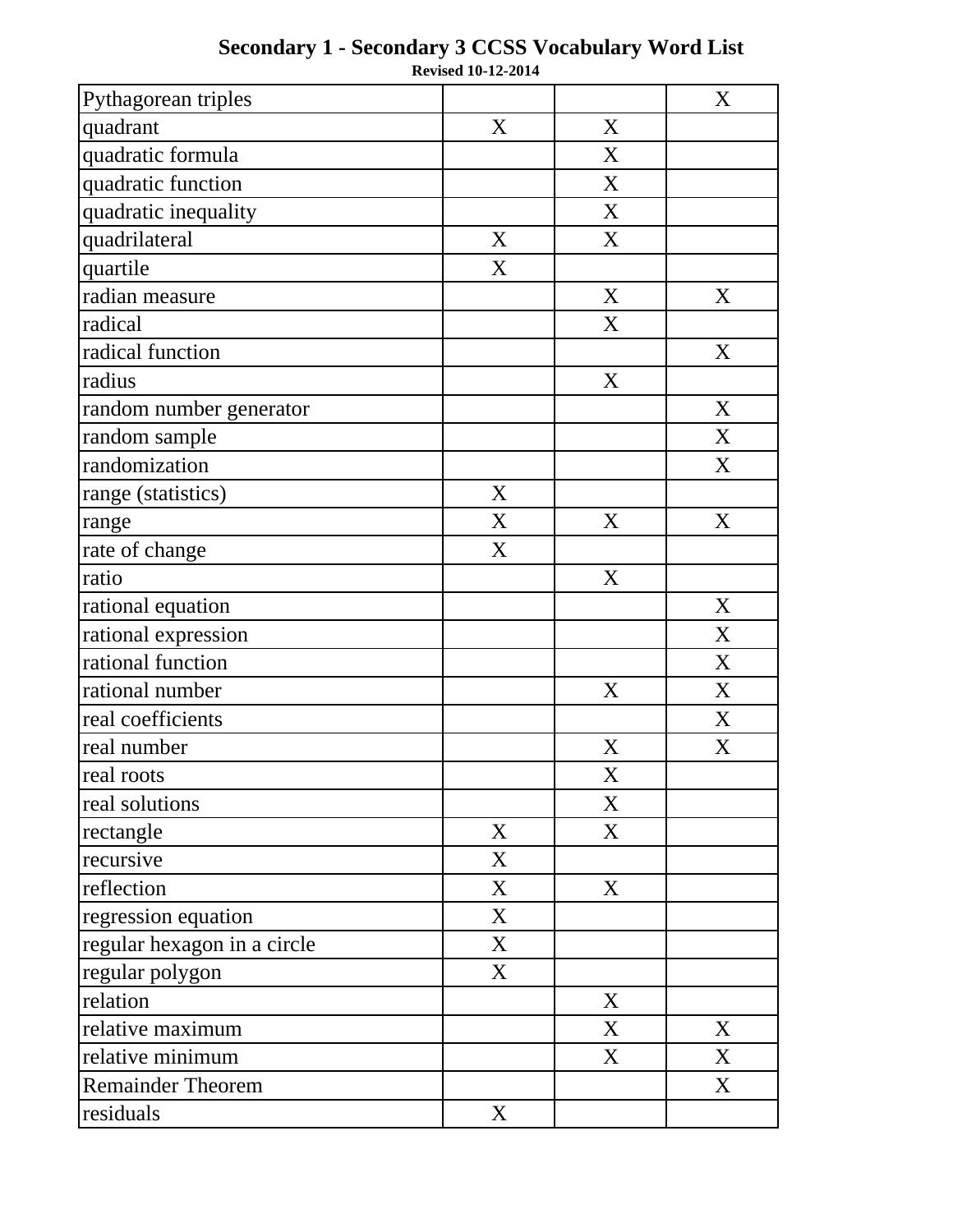| right triangle                       | X | X           |   |
|--------------------------------------|---|-------------|---|
| rigid motion                         | X |             |   |
| root                                 |   | X           | X |
| roots of a quadratic function        |   | X           |   |
| rotation                             | X |             | X |
| sample space                         |   | X           |   |
| sample survey                        |   |             | X |
| SAS (side-angle-side)                | X |             |   |
| scale factor                         |   | X           |   |
| scatter plot                         | X |             |   |
| segment (line)                       | X | X           |   |
| set builder notation                 | X |             |   |
| shape (statistics)                   | X |             |   |
| similarity                           |   | X           |   |
| simultaneous equations               | X |             |   |
| sine                                 |   | X           |   |
| slope                                | X | X           |   |
| slope formula                        | X |             |   |
| solution                             | X | X           | X |
| solution area (shaded region)        | X |             |   |
| solution point                       | X |             |   |
| spread                               | X |             |   |
| square                               | X |             |   |
| square roots                         |   | $\mathbf X$ |   |
| SSS (side-side-side)                 | X |             |   |
| standard deviation                   | X |             | X |
| standard form of a qudratic function |   | X           |   |
| statistical variability              | X |             | X |
| statistics                           |   |             | X |
| step function                        |   | X           |   |
| stretching                           |   | X           |   |
| substitution (system of equations)   | X |             |   |
| subtended                            |   |             | X |
| sum                                  |   | X           |   |
| summation notation                   |   | X           |   |
| symmetry (algebra)                   |   | X           | X |
| symmetry (statistics)                | X |             | X |